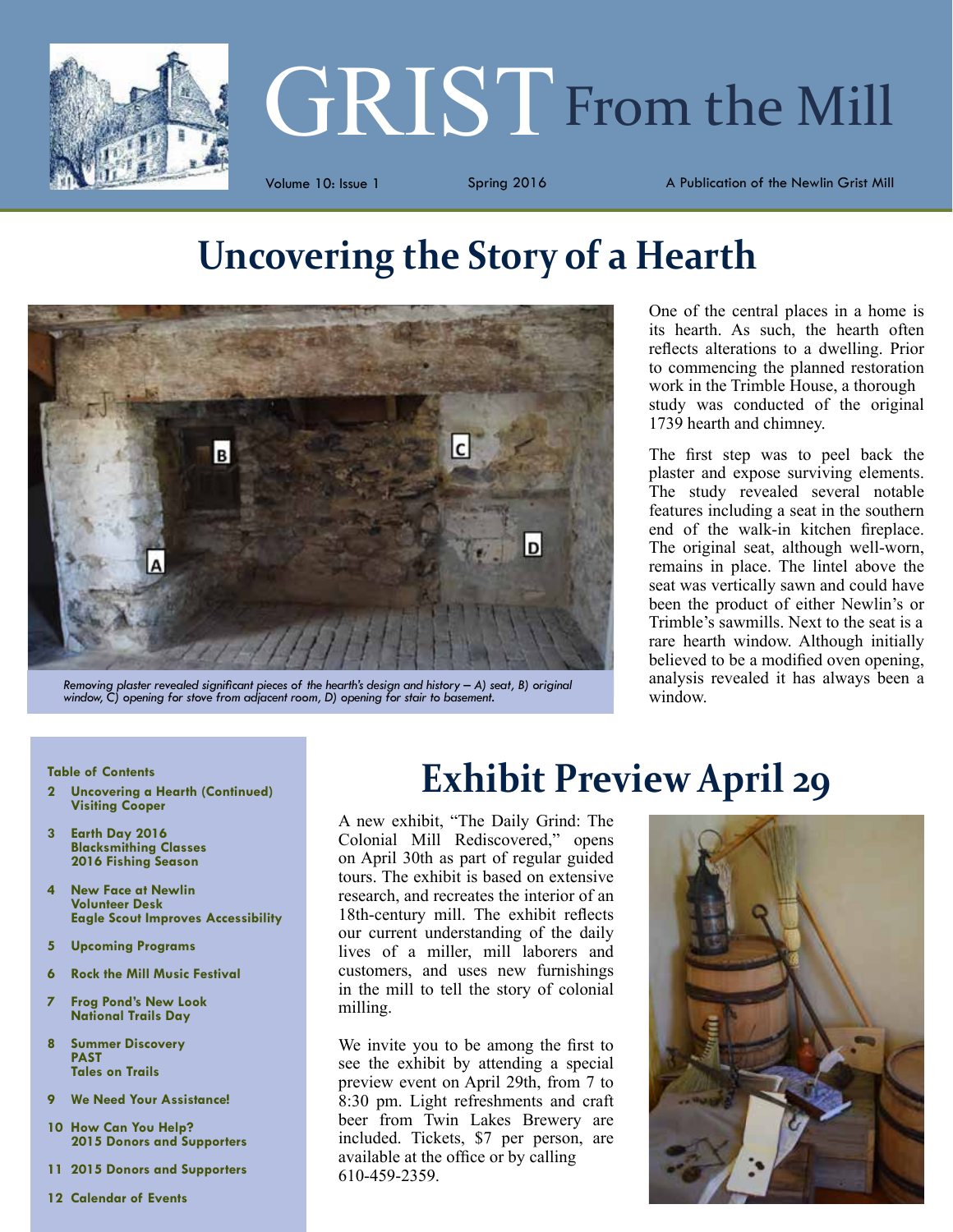# **Uncovering a Hearth, Continued**

Considerable alterations were made to the hearth and smoke chamber after it stopped being used as a kitchen. Evidence in the plastering indicates where an iron stove slid into the smoke chamber. A stairway was cut into the hearth to connect the original kitchen with the basement of the house's middle section. A second stairway through the smoke chamber connected the floors above.

It was known previously that several modifications had been made to the chimney and it was assumed most of the smoke chamber and chimney were demolished during these alterations.

However, as plaster and other modifications to the masonry were removed significant sections of the original chimney were discovered. Enough of the masonry survived to reconstruct the exact size and angle of slope in the smoke chamber and flue.

Throughout the restoration we continued to make new discoveries. During removal of the patch for the iron stove, fragments of bricks and what might have been a lintel stone suggest there was once an oven in the north end of the hearth. The location of the brackets for the iron hearth crane support this possibility.

When the restoration of the hearth is complete, it will be the central feature for interpreting a colonial kitchen. The eventual goal is to present regular historic foodways programs in the reconstructed kitchen and pantry.



*When modern walls were removed, remains of the clay coating revealed the size and location of the original chimney.*

#### **Visiting Cooper**



On April 30th from 10 am to 4 pm, Marshall Scheetz will demonstrate the trade of coopering as part of the opening of the new exhibit in the Mill. Marshall is a cooper in the Colonial Williamsburg Foundation's Historic Trades Department and operates the Jamestown Cooperage.

Marshall consulted during planning for the new mill exhibit. Later, he manufactured period appropriate items of cooperage, including reconstructed flour and bread barrels based on 1699 specifications. These specifications were created to regulate and to export these commodities from the Commonwealth of Pennsylvania, and to guarantee the quality of flour being exported. Millers relied on coopers to provide barrels, measures, and buckets.

*Marshall Scheetz with barrels he made for Newlin Grist Mill*

#### **Nicholas Newlin Foundation Trustees**

**Executive Trustee** Mortimer Newlin Sellers

**Deputy Executive Trustee** Patrick Harshbarger

#### **Treasurer**

Henry F. Thompson, Jr.

**Secretary** Susan Shisler Rapp

#### **Board of Trustees**

Jane B. Alavi Jamie Bruton Eliza Newlin Carney Lawrence Dunbar Chad Groves Johannes Jarka-Sellers Lucy Bell Jarka-Sellers Bill Newlin, Jr. Frances Stead Sellers Marianne D. Squryes Henry F. Thompson, Sr. Mason C. Thompson Mark Willcox III

#### **Emeriti**

Timothy B. Barnard Ellen M. Cronin Virginia DeNenno William V. P. Newlin Lucy Bell Newlin Sellers

#### **Newlin Grist Mill Staff**

Tony Shahan, *Director* Mike Boughner Michael Connolly Keith Doms Jessica Shahan

Karen Boughner KB Inglee Bodge Inglee Rick Kreibel

**Grist From The Mill** Design and Layout: Andrea Miller Editor: Tony Shahan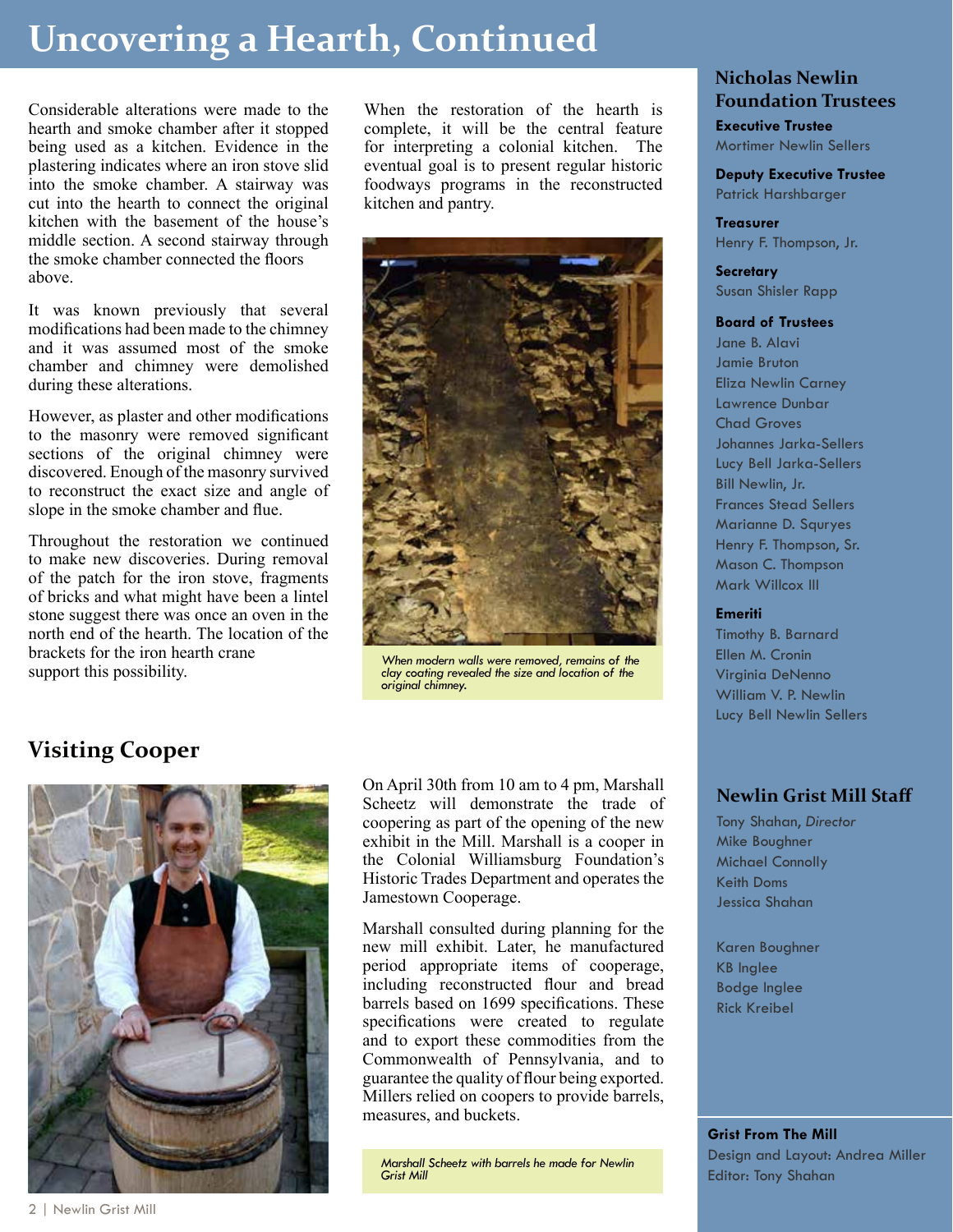#### **Earth Day 2016**

Newlin Grist Mill is hosting its 5th Annual Earth Day celebration on Saturday, April 23rd, from 10am to 12pm. But did you know that this is actually the 46th Earth Day held in the United States? Earth Day began in 1970 as a way to promote environmental reform across the country. Today, Earth Day is celebrated in cities, towns, neighborhoods, and schools, and has even reached 196 countries across the globe.



*Girl Scouts and Garnet Valley Interact students planting trees*

Each year a diverse group of students, scouts, families, and community members come together at Newlin Grist Mill to work on projects in the park that help to protect natural resources, conserve biodiversity, and make it easier for visitors to enjoy their visit. In past years, volunteers have removed invasive plants from the Beech forest, planted trees in the native plant corridor, expanded the native pollinator garden, performed trail maintenance, planted wildflowers, and many more valuable projects!

In 2016, we have an exciting lineup of activities planned for our volunteers. Thanks to funding from the Hardy Plant Society, we will be starting the final expansion of the native pollinator garden in front of the Visitor Center. In addition to expanding the garden, a winding path through the middle of the garden will be created to make it more visitor- and maintenance-friendly.

We will also be working on restoring the meadow in one of our outdoor classrooms. The small meadow above the mill dam is getting a facelift with deer-resistant wildflowers and grasses generously donated by Ernst Conservation Seeds. Volunteers will help remove invasive vines and other

plants from the meadow before the new seed are planted.

In addition to gardens and meadows, we have the chance to finish restoration work in the frog pond outdoor classroom! Now that the boardwalk - and bridges - part of the Frog Pond improvements are in place, it's time to add native wetland plants. Thanks to a grant from the Pennsylvania Department of Environmental Protection, volunteers will be able to add over 600 plants representing at least a dozen different species.

There will also be the usual tree plantings, litter cleanup, trail maintenance, and invasive plant removal projects that we work on each year. Interested individuals, families, scout troops, community groups, and others should contact Jessica at info@ newlingristmill.org to sign up!

#### **2016 Fishing Season**

Spring is coming! That means it's time to prepare for fishing. Family and individual Fly Fishing Stream Memberships are available for purchase in the office. The ponds will reopen for fishing on April 2nd. For more information visit our website.

#### **Blacksmithing Classes**

We are offering Blacksmithing I and II courses. Over four sessions, Blacksmithing I students learn basic skills like drawing, twisting, and upsetting metal while making hooks, nails, scrollwork, and a spoon. The Blacksmithing II course builds on knowledge of the basic skills and offers



instruction in more advanced techniques.

Call or email today and reserve your space: 610-459-2359 info@newlingristmill

> **Blacksmithing I** - \$225 Wednesdays 6:30pm to 9:30pm Session 1 - April 6, 13, 20, 27 Session 2 - May 18, 25, June 8, 15 Session 3 - July 13, 20, 27, Aug 3 Session 4 - Sept 7, 14, 21, 28

> > **Blacksmithing II** - \$225 Saturdays 10am – 4pm Session 1 - May 21 June 4 Session 2 - August 13, 20

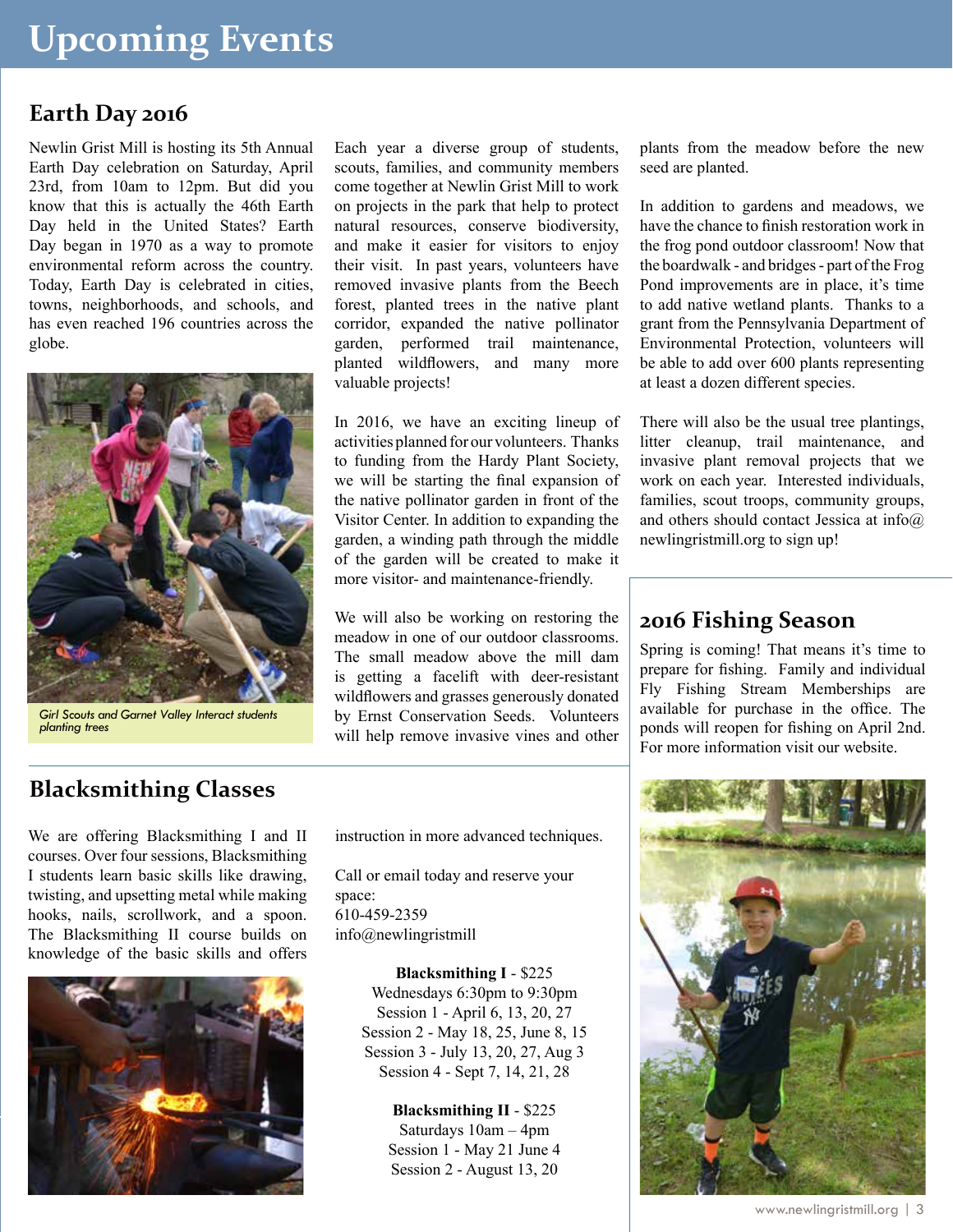# **New Face at Newlin Grist Mill**



In November, Newlin Grist Mill welcomed Mike Connolly to the staff. As our new Program and Administration Manager, Mike is responsible for history education programs, interpretation and tours, marketing and a variety of administrative tasks. He brings with him a passion for historic house museums and museum education.

Mike has worked in small museums for over a decade, and was recently on the board of directors of the Small Museum Association. Prior to joining Newlin Grist Mill, Mike was the Executive Director of the New Castle Historical Society where he managed all aspects of the organization including the preservation and interpretation of the Amstel House, Dutch House and Old Library museums. He's also the author of *New Castle Revisited* for Arcadia Publishing.

In the 1990s, while working for MBNA America, Mike became involved in living history following an inspirational visit to Colonial Williamsburg. As his passion for history grew, Mike decided to explore a career in the field of public history. After 13 years with the bank, Mike returned to graduate school at Goucher College to study historic preservation. At the same time he accepted a position as assistant director of Mount Clare Museum House in Baltimore. When people suggest that this was a big change Mike says that "managing a historic site is a great way to balance my business experience with my interest in history. I love it!"

Mike is also a musician and performs in a Wilmington-area band, Seven Rings, which are slated to appear at Rock The Mill this year. He lives in a historic house in Old New Castle, Delaware with his wife Tracey.



*Bob Sklar, Hal Marden, and Don Yost delivering the desk ready to be painted*

#### **Volunteer Desk**

The latest contribution of the Maris Grove Woodworkers is a reconstructed desk on stand. The craftsmen used period techniques including hand-cut dove tail joints. Blacksmith shop volunteers are making the hinges for the desk top. The desk will be central to the Miller's Office in the new furnishings exhibit.

#### **Eagle Scout Improves Accessibility**



*Stephen Mooney's fishing platform*

Each year Eagle Scout candidates carry out valuable projects that contribute to the programs and facilities at the Newlin Grist Mill. Stephen Mooney of Boy Scout Troop 260 chose to improve access to pond fishing for his project.

The project entailed constructing a platform adjacent to the middle pond in order to accommodate anglers in wheel chairs. Under the supervision of staff member Rick Fellows, Stephen and his fellow scout volunteers received instruction in stone masonry while constructing the platform. They erected a 5-foot-wide wall approximately 4-foot high with a 4-inch curb along the top edge. The group finished the project by selecting flat stones and laying them behind the curb to create a level platform.

The new installation is a great addition and will make pond fishing more accessible to physically challenged anglers. In recent years, there has been a growing need for increased access to the fishing ponds. Schools, residential care facilities, and veteran's homes bring groups to Newlin Grist Mill to fish in increasing numbers. Stephen's project will improve the safety of pond fishing. Additional structures to improve access are being considered for all of the ponds when funding is available.

If you are interested in an Eagle Scout project or the accessibility initiative contact Tony Shahan at tshahan@newlingristmill.org.*.*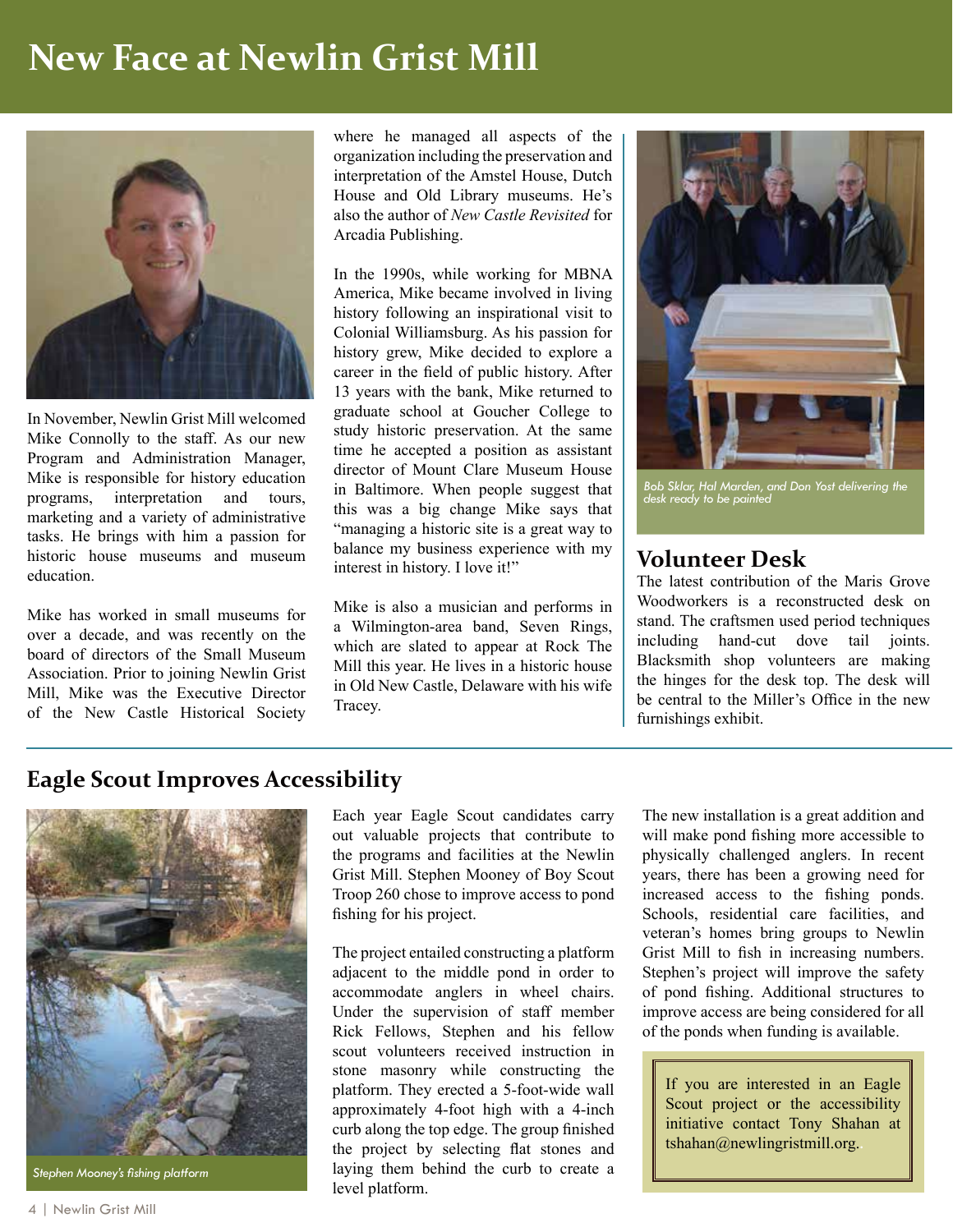# of at the Mill 2016 Speaker Series





#### **In Search of a Colonial Mill, April 30 | 4:00pm**

Newlin Grist Mill Director Tony Shahan discusses the research and planning behind our new exhibit *The Daily Grind: The Colonial Mill Rediscovered.*

**Cost: Free members/\$3 non-members**

#### **Grains of the World Dinner, May 21 | 6:00pm**

Enjoy a special five course dining event featuring grains from across the globe in delicious soups, salads, main dishes, sides, desserts, and beverages.

**Cost: \$45, reservations required**



#### **Rhythm of the Mill Music Program, June 4 | 4:00pm**

Join us in the mill as local musicians perform traditional songs and tunes about mills, millers, and related topics.

**Cost: \$5 members/\$7 non-members**



#### **The Archaeology of Colonial Quakers, August 27 | 3:00pm**

Professional archaeologist John McCarthy discusses the archaeology of 17th and 18th century Quaker sites in the Delaware Valley and what the artifacts tell us about Quaker aesthetics.

**Cost: \$5 members/\$7 non-members**



#### **Newlin Mill's Changing Landscape: A Nature & Heritage Walk September 24 | 12:00pm**

Take a walking tour of the historic landscape at Newlin Grist Mill, and discover many of the man-made and natural features of the landscape and their relationship to the 300+ year history of this site.

**Cost: \$5 members/\$7 non-members**

#### **Newlin Grist Mill Happy Hours**

In 2016 we're partnering with several local breweries to host evening events featuring their beers in different settings at Newlin Grist Mill.

On May 12th, 2SP Brewing provides refreshments for a behind-the-scenes look at our new mill exhibit; July 7th Lavante Brewing introduces a new locally sourced beer made with grain ground here at the mill; On August 25th we'll host an event at our Pollinator Garden; Twin Lakes pours at the Trimble House on September 22nd while guests have a chance to see our restoration work.



Happy Hours are from 6 to 7:30 pm. Must be 21 to attend.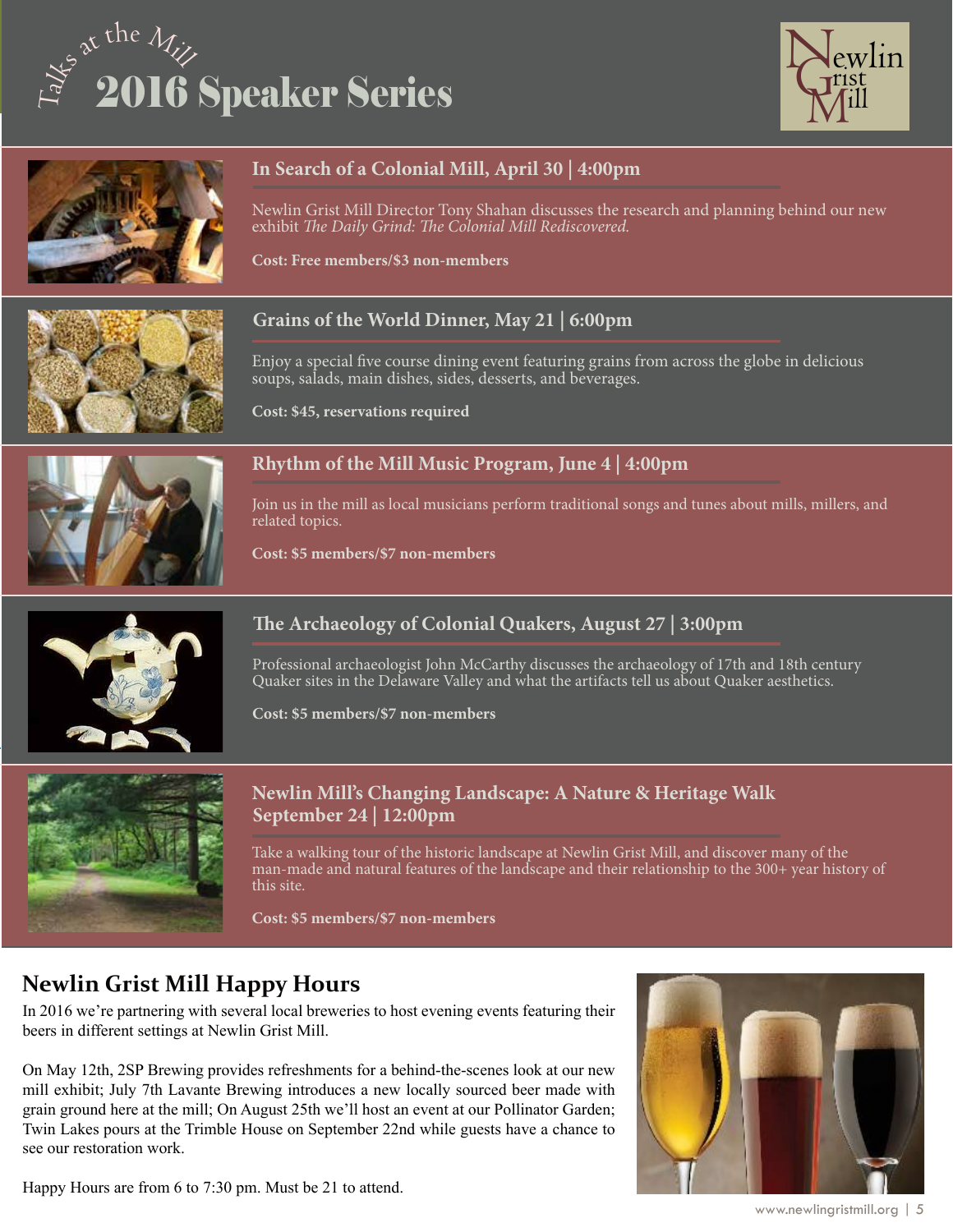# Music Festival

SATURDAY, JULY 16TH HAM TO 7PM

at Newlin Grist Mill

www.rockthemill.org<br>610.459.2359

**FEATURING EDGE HILL ROUNDERS** THE CAT'S PAJAMAS **CHARLIE PHILLIPS TINO & ASHLEY JOHN POLLARD** A Full Day A Full Day **SIN BROTHERS** - Kid's Activities **SEVEN RINGS**  $\frac{1}{2}$  Games - Gaines<br>- Demonstrations **THE GLO'** 

**BANDS SUBJECT TO CHANGE** 

Tickets **S20** 

**BREWING COMPANY** 

**EST. 1994** 



farm fresh cafe-



This is a fundraising event for Newlin Grist Mill, a private non-profit organization. Proceeds support historic and environmental preservation projects.

Newlin Grist Mil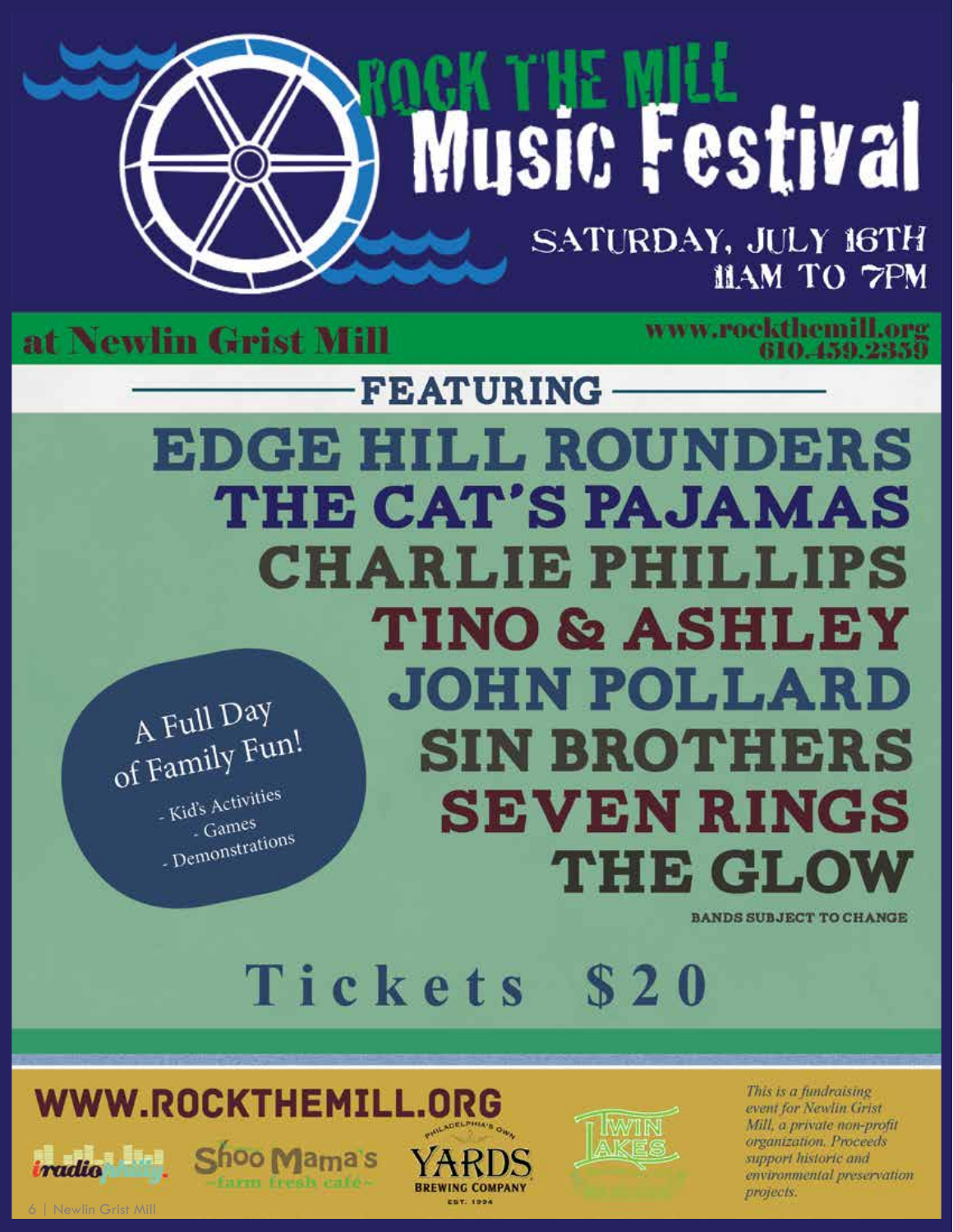# **Frog Pond's New Look**

The frog pond has a new look! Staff members Rick Fellows and Mike Boughner have worked through the winter on a series of projects that will improve access to the frog pond. The wetland habitat around the pond was improved by regulating the water flow. The larger area will support more wildlife and plants for visitors to enjoy. A new boardwalk and bridges were added to improve accessibility and allow visitors to interact with resident plants and animals without damaging the delicate

wetland habitat. The final stage will be the addition of over 600 native plants and two new interpretive signs. The project was made possible by grants from PA Department of Environmental Protection and Keep PA Beautiful.

There are a lot of activities planned at the new and improved frog pond in 2016. If you are a teacher, sign up for one of our hands-on pond or habitat field trips. Families can explore the pond during

*New bridge and spillway New boardwalk allows safer access.*

our seasonal nature walks or the frogthemed Pop-up Naturalist program. For passionate pond-lovers, our Summer Discovery programming offers multiple opportunities to visit.

Interested in helping with the restoration? Join us on Earth Day to help plant duck potato, buttonbush, white turtlehead, and other beautiful wetland plants!



# **National Trails Day and Frog Pond Dedication**

Join us on June 4th to celebrate National Trails Day with a variety of special activities from 10 a.m. to 3 p.m. Sponsored by the American Hiking Society, National Trails Day is a celebration of America's over 200,000 miles of trails. The celebration evolved during the late '80s and '90s from a movement among trail enthusiasts and community leaders aiming to transform the country's trails from a collection of local paths into a cohesive network of trails.

Newlin Grist Mill will kick off our National Trails Day celebration with a dedication ceremony for the newly installed boardwalk at the Frog Pond at 11 am. We will officially open the boardwalk, unveiling new signs, and recognize and thank the staff, volunteers and others who brought the project to fruition.

Following the boardwalk dedication, stroll some of the park's more than 8 miles of trails. Whether you like to run, hike or walk your dog, the trails are a great way to enjoy your favorite activity. Plus, we have some special things planned. Beginning at 11:30 am families can take our free Family Trail Challenge – a scavenger hunt with prize upon completion. Younger hikers will enjoy our Tales-on-Trails program where they can read a book page by page while walking along the trail and enjoying the outdoors.



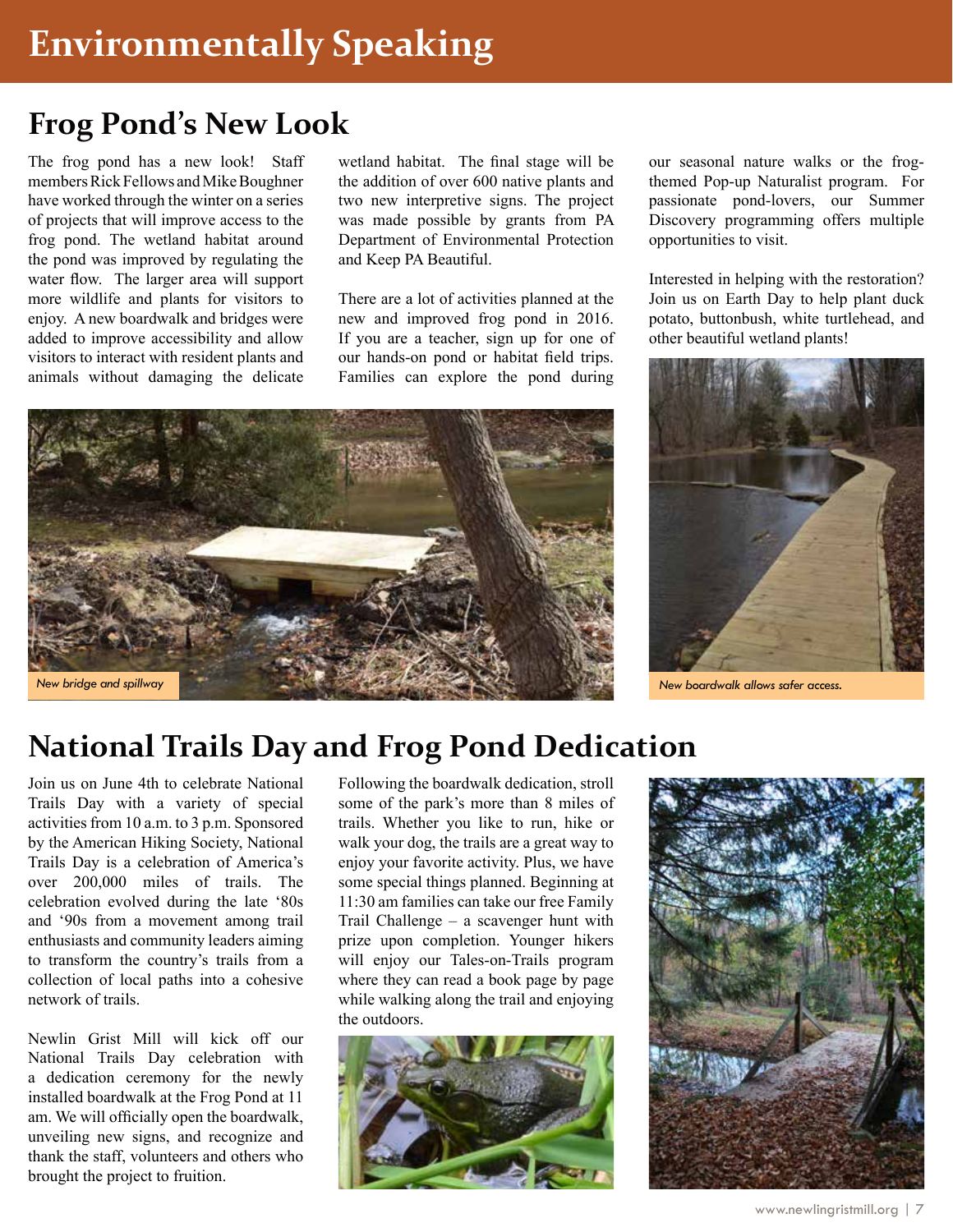#### **Summer Discovery**

Keep your kids active, engaged, and learning during their summer vacation! Registration is now open for our award-winning Summer Discovery camp programming. In 2016, we are offering two weeklong camps and eleven afternoon adventures for ages 4 to 14.

If your child loves animals and adventure, then sign up for Critter Camp to discover all of the animals that live in the park. In Wings and Things, we'll make kites, meet birds, and explore all forms of flight. Don't have time for a full week of camp? Try one of our afternoon adventures, where we'll make our own pizza and ice cream, catch frogs, sail boats, and much more.

No matter the program, your child will get to play, create, explore, and grow with Summer Discovery!



*Campers exploring and learning in nature during Summer Discovery.*

#### **PAST**

The Public Archaeology Student Training (PAST) Program is a field school for high school students. The pilot program is testing two approaches to programming. The first approach offers programs every other Saturday over several months while the second involves an intensive two week summer program.

During both approaches, students receive ten sessions of instruction in field techniques, artifact processing and dating, soils, ethics, and professional opportunities. Under close supervision, the students participate in fieldwork including mapping, excavations, site recordation, and artifact lab work. The practical experience gained during fieldwork and artifact processing is accompanied by exercises and brief writing assignments. The program is headed by professional archaeologist and Site Manager Keith Doms. Keith's instruction and experience is supplemented by professional archaeologists, professors, and specialists in disciplines such as faunal remains and ceramics.

The first course concluded in January after ten weeks of sessions. The students excavated shovel test pits as part of an investigation of an unidentified structure and commenced excavation of two test units near the grist mill. Their work uncovered evidence of a posthole which confirmed the existence of a structure attached to the east end of the mill and revealed evidence of changes in the tailrace. PAST was a meaningful learning experience that also contributed to our knowledge of Newlin Grist Mill.

The next PAST course will be held July 11th to 15th and 18th to 22nd. We are accepting applications now. For more information or application materials, visit our website or contact Mike Connolly at mconnolly@newlingristmill.org.



*Students conducting excavations during the field school.*

#### **Tales-on-Trails**

Join Newlin Grist Mill for a new way to enjoy our trails and the great outdoors! On Saturday, June 4th, as part of our National Trails Day celebration, we will be unveiling our Tales-on-Trails program for families. This new program features a story posted pageby-page along the trail for families to read while they walk. Designed to incorporate outdoor experiences with early child literacy, it's a great way to get kids having fun outdoors. Our first featured story is *I Went Walking* by Sue Williams, which will be posted during the month of June.

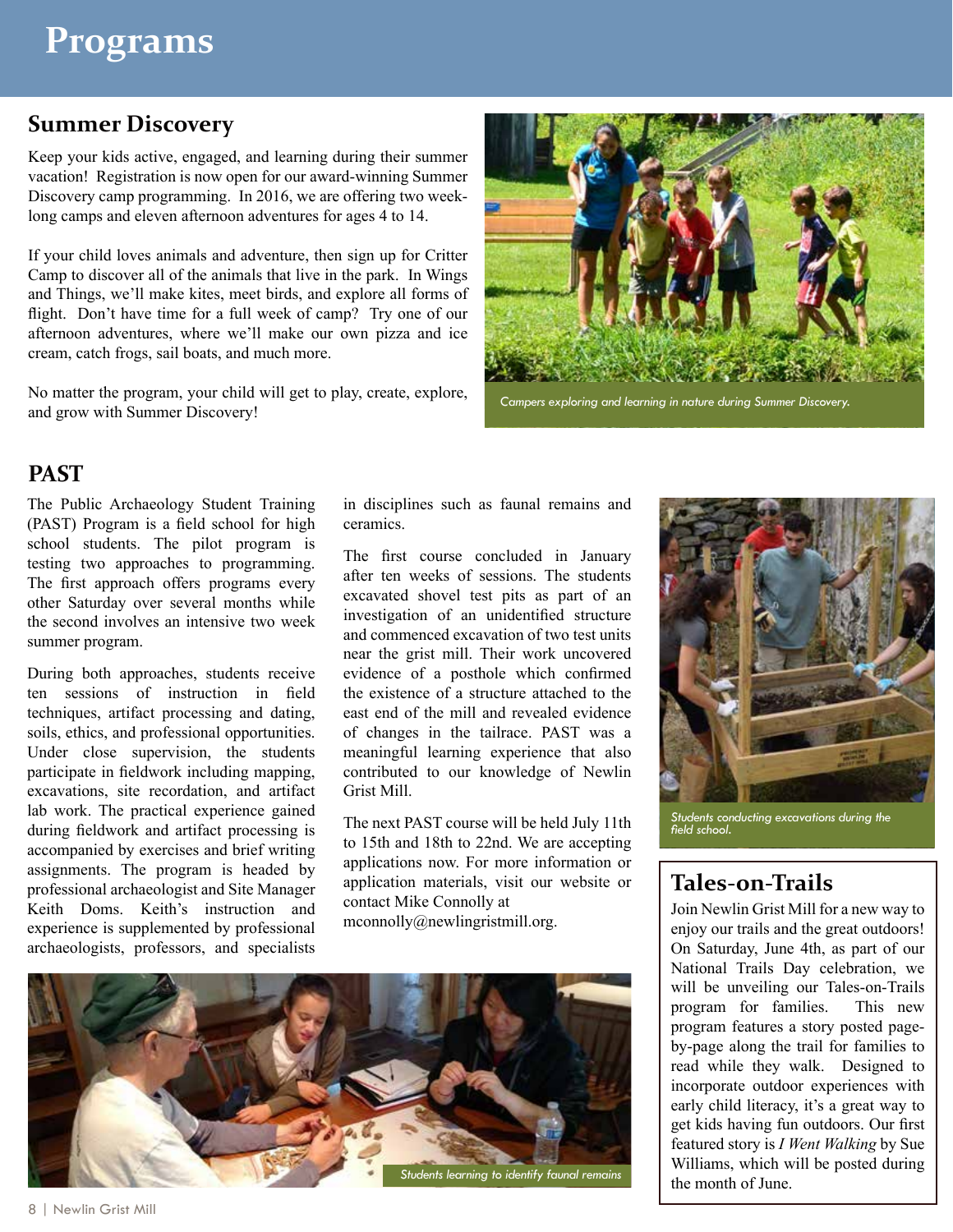# **We Need Your Assistance!**

In the past, Newlin Grist Mill served as a source of food and a gathering place in the community. While under the direction of the Nicholas Newlin Foundation for the last 55 years, the role of the Mill has evolved to fulfill the organization's dual mission. It is both an example of and advocate for historic preservation and environmental conservation. Multiple generations have learned to fish in the ponds and continue the tradition of fly fishing in the stream. As an educational institution, the Mill is a place for school programs, historic demonstrations, Summer Camp, Springhouse Storytime, PAST, and numerous special events. Archaeology, research, and the archives all promote scholarship. The 160-acre park also serves as a place for recreation, whether for walking, running, or sports. There is something for everyone at Newlin Grist Mill.



*Recreational Trails*

#### *What Does Newlin Mean to You?*

As a non-profit organization, we are regularly asked why is the Newlin Grist Mill important, how does it serve the community, and why should people support the organization? As you can see above, we have lots of answers. However, it is important that we hear from you in your words "What does Newlin Grist Mill mean to You?"

To share your story with us you can add it to our mobile story board the next time you visit Newlin Grist Mill, email us at info@newlingristmill.org, send us a message through our Facebook page, or visit our website at www.newlingristmill.org.





*Conservation of natural resources*





*Exploration during Summer Discovery Uncovering the past with archaeology*



*Special Events*



*Educational Adventures*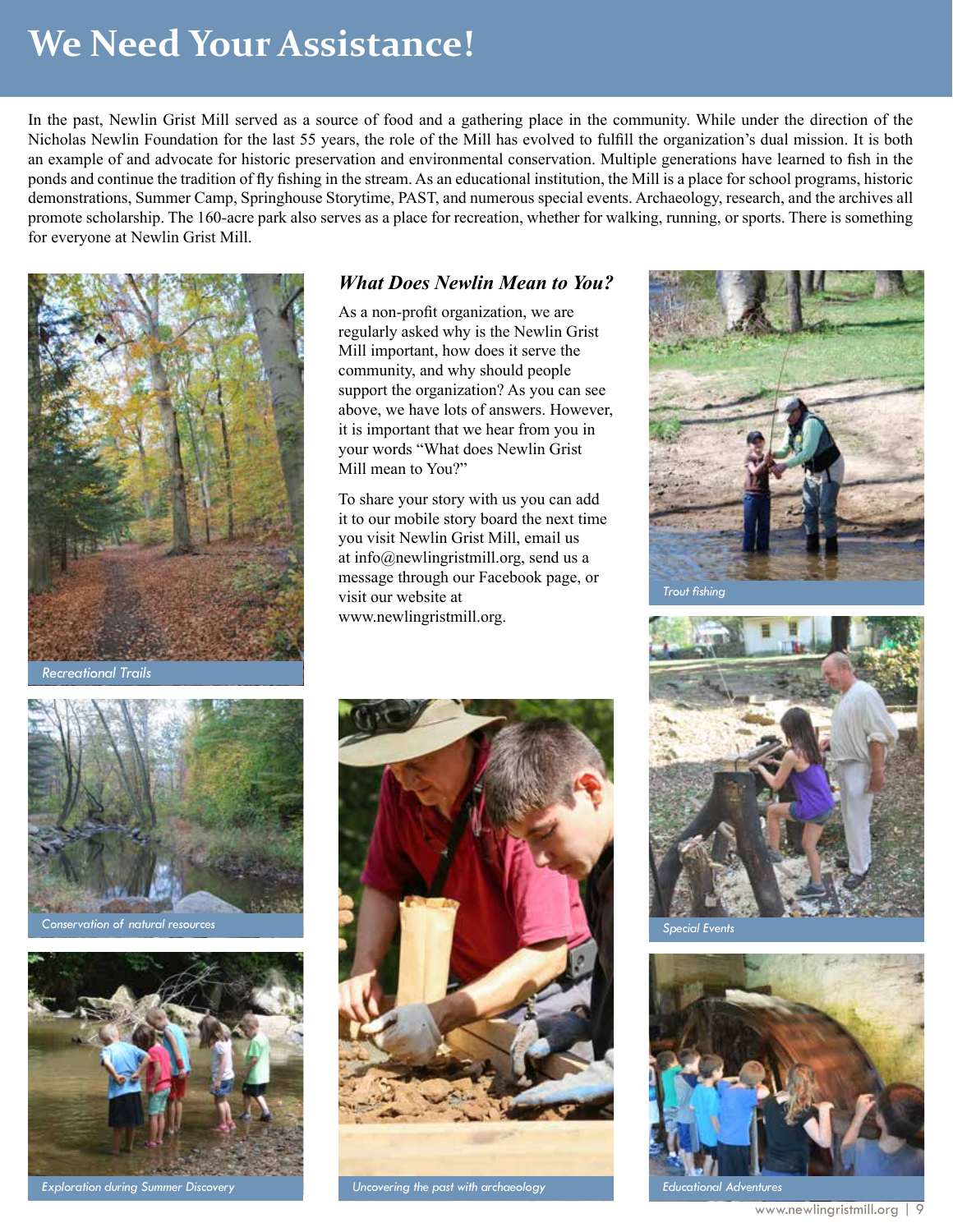# **How Can You Help?**

We count on your support to continue the programs and activities at Newlin Grist Mill. We limit direct appeals to the Annual Giving Campaign and special circumstances and emergencies, such as when the milldam was breached. We appreciate every bit of assistance, but many of our supporters don't realize there are other opportunities to make a donation and have an impact.

#### **Some of the things your donations could help us obtain:**

• A flour barrel for the Mill

Your \$500 donation could provide

Your \$850 donation could provide

• A year's worth of iron and coal for the blacksmith shop

Your \$250 donation could provide

- A year's worth of corn for the Grist Mill
- An outdoor interpretive sign

### **2015 Donors and Supporters**

#### **2015 Annual Fund & Unrestricted Donations**

*\$1,000 and Above* William & Louisa Newlin Lucy Bell Sellers

*\$500-\$999* Timothy Barnard & Meredyth Patterson Bruton Financial Advisors Dan & Eliza Carney Nancy Ellis M.N.S. & Frances Sellers

#### *\$100-\$499*

Randall & Linda Miller Dennis & Margaret Bartow Thomas Bruton James & Susan Bullitt Michelle & Benjamin Bustard Michael & Tracey Connolly Ellen & John Cronin The Country Press Lawrence & Peggy Dunbar Walter Foulke Hannes & Lucy Bell Jarka-Sellers Robert & Colleen Jurich Patrick Harshbarger & Eileen Mapes John & Doris Kemper

Each year donors provide valuable funding by giving to one of the many established funds:

*Peter Sellers Memorial Fund* – maintenance of the milling machinery and waterwheel

*Woodfin Internship Fund* – provides support for an annual intern in history, education, or museum studies

#### *Memory Fund* –

support for a variety of special projects and acquisitions

Your \$100 donation could provide

- A soil probe for the Archaeology Program
- An out-of-print book on milling
- Sponsor a craft demonstration at Fall Harvest Festival

#### Your \$50 Donation could provide

- A tree for the Reforestation Program
- Five plants for the Garden Program

Edward & Sharon King Jeff & Lisa Klinger Leslie & Roy Kupkowski Lindsay Insurance Group John Marquess & Linda Corson Frank & Lee McKelvey Media Real Estate Company W.K. & Barbara Mendenhall Dave & Carla Newlin Donald H & Cary Clarke Newlin William Newlin, Jr. Susan & John Rapp Tony & Carol Shahan Mike & Marianne Squyres Jane & Dan Staud Tri-County Pest Control Nancy Jane van Krieken Minturn Wright

*\$1-\$99* Marjorie Baird Steven & Cynthia Balmer Phil & Isobel Beaston Candace Bell Lesley Berkeyheiser Julie & Joshua Boesen Rochelle Brittingham & Nicholas Santella Joyce & Michael Bufano James Burns & Marion Childs *Library Fund* – acquisition of new books and materials for the Archive Library

*Restoration Fund* – restoration projects, like rebuilding the Trimble House hearth

*Collections Fund* – obtaining important objects and caring for the Mill's collection.

Your \$25 Donation could provide

- Two artifact storage boxes for the Archaeology Program
- Program supplies for a school group
- A book for the Reference Library

To make a donation toward one of these funds, contact Tony Shahan at (610) 459-2359 or tshahan@newlingristmill.org.

Kim & Jason Cajda William & Joanne Cavanagh Leon & Bernice Chetty William & Amy Covert Virginia & Harold DeNenno Al & Marilyn Eelman Libby Eise Kenneth & Sandra Gordon Rita Grandfield John Hanlon, Jr. Sidney & Grayce Hess KB Inglee Mercy Ingraham Olga & Steve Kanteliotis Charles Kelley Jesse Kilgore David Kilgore Robert Kilgore Daniel Kinnamon Melissa & Edward Koch Ann & Jeff Littman Dick & Patricia Lownds Tom & Julia Maslanka Rebecca McConnell Nancy & David Montville Gene & Kathleen Newlin David & Anne Page Debbie Perrigo Anne & Gerard Remaley John Ricci & Janis Tofani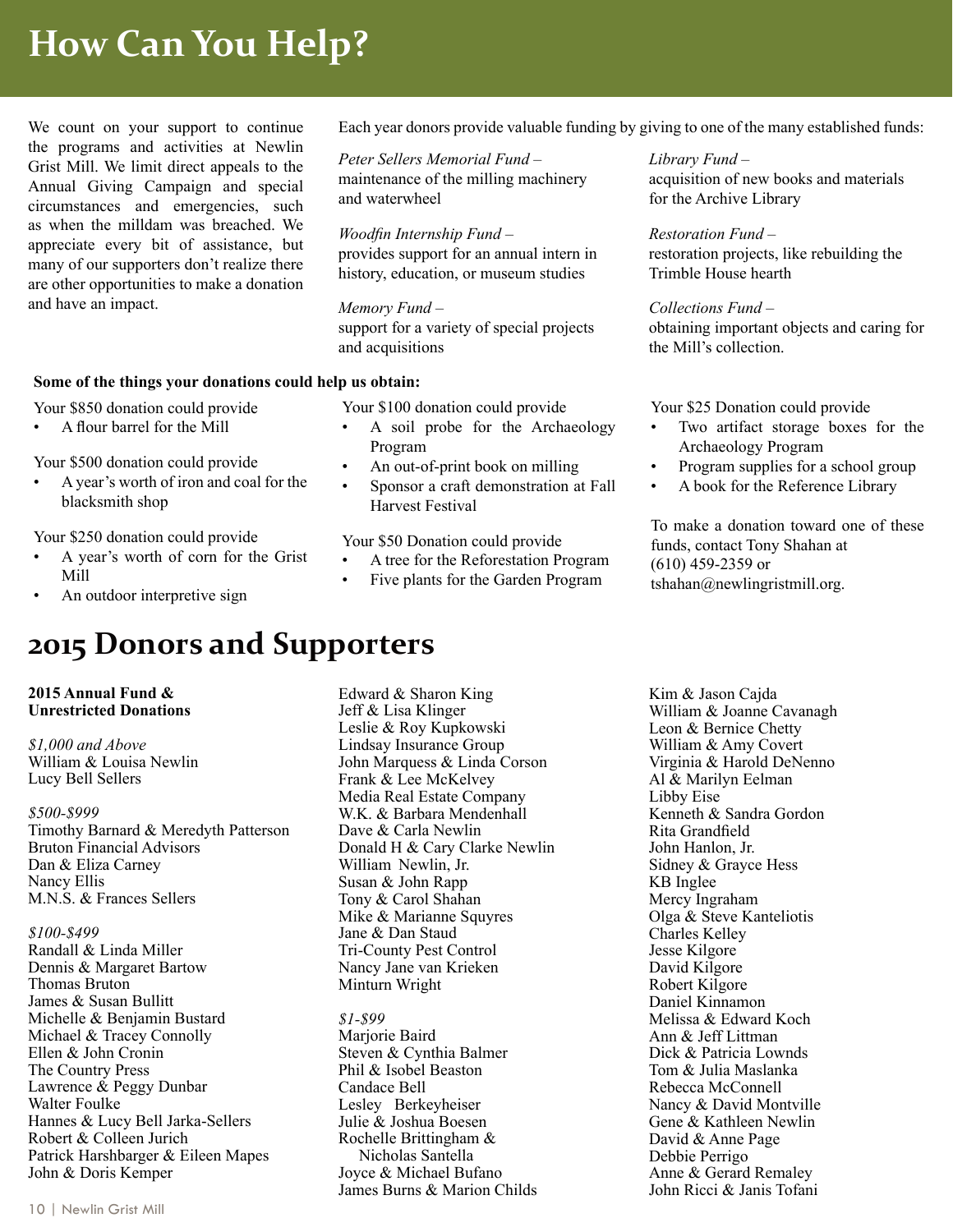# **2015 Donors and Supporters (Continued)**

*\$1-\$99 Continued* Sacred Heart School Pennie Scott Earl & Sylvia Seppala Anthony & Alma Severoni Laurence Shaheen Maria Smith Pamela Stephani & Richard Morelli Alex Stoops Radclyffe & Maria M. Thompson

*Employer Match* The Vanguard Group Foundation

#### **2015 Special Funds**

*Memorial Bench Program* Susan & Robert Adams Michael & Joanne Anderson Karen Camagna Carol & John Elison Heather & Matthew Fagan Richard & Susan Hill Kimberly & Steven Hollingsworth Nancy & Frank Iacono Eugenia Kaloudis & Martin J. Sandos Sandy Kish Susan & Norman Kugel Jean Kummeth Maria Long Renee Luttrell & Joseph Cisco Janet March Annette & Martin Moffitt Frank & Dianne Mrazeck James & Leann Neumann John & Jojo Neumann Robert Neumann Amy O'Brien Lorraine Orlando Lisa Papageorgio Janice & Thomas Piorkowski James & Kathleen Quinn Barbara Riggio Pattie & Anthony Scafide Ronald & Rima Vanhill Seal Janet Seguin Barbara & Alfred Sherrer Craig & Cynthia Snyderman Sarah Sweeney Patricia Travaglini Kathryn & Timothy Tuoni Casey Varrasse Kimberly & Geoffrey Varrasse

*Peter H. Sellers Memorial Fund* Dan & Eliza Carney Lawrence & Peggy Dunbar Johannes & Lucy Bell Jarka-Sellers Gay G. Johnson William McDevitt William & Louisa Newlin Elsa Rapp Woodfin Lucy Bell Sellers

Bayard Storey Charles & Janet White Minturn Wright

#### **2015 Program & Event Sponsors**

*Earth Day* Acme Markets The Home Depot

*Rock the Mill* Jane & Abass Alavi Brandywine Conference and Visitors Bureau Carlson's Auto Body The Country Press Erik Kaiser Love & Light Photography PECO Smart House Call Promote It Shoo Mama Sinfully Delicious Studio-882 Team Toyota of Glen Mills Henry Thompson, Jr.

*Summer Discovery* Costco Wholesale Giant Food Stores

*Tavern Night & Patron Fund* Ameriprise Financial Little Nest Portraits Studio Dave & Carla Newlin John & Susan Rapp Quality Security M.N.S. & Frances Sellers

*Fall Harvest Festival Sponsors* Bryn Mawr Trust Colonial Revelers & Historical Harmonies

*Other Restricted Donations:* Jamie Bruton Walter Foulke The Home Depot Dan & Eliza Carney Ellen & Dan Cronin Virginia & Harold DeNenno Lawrence & Peggy Dunbar Johannes & Lucy Bell Jarka-Sellers William & Louisa Newlin John & Susan Rapp Bill & Linda Russell Lucy Bell Sellers M.N.S. & Frances Sellers Mike & Marianne Squyres Henry Thompson, Jr.

#### **2015 Grants**

Conservation Center for Art and Historic Artifacts (funded by The William Penn Foundation) Delaware County Office of Housing and Community Development Keep Pennsylvania Beautiful Pennsylvania Department of Environmental Protection Pennsylvania Historical & Museum Commission

#### **2015 In-Kind Gifts**

Jane & Abass Alavi Kira Alejandro Joan & Ray Berner Breckstone Architecture Sean Coleman Domestic and Imported Beverage, LLC Dunkin Donuts Barry Fishgold From Common Hands Concord Township Rick & Megan Frunzi John & June Gallagher Gravely Hockessin Konstantin Grigoriou & Ashley Jordan Erik Hetzel Herr's Hulafrog Steven Jumps Jerome Kriegshauser Julia Kurtz Live Monarch Foundation Paul Mamolou Betsy Martino William McAvoy George Miller & Amy Earls Bill Newlin, Jr. Octoraro Native Plant Nursery Penns Woods Winery Pennsylvania Department of Transportation Promote It John Pollard Susan & John Rapp M.N.S. & Frances Sellers J. Scott Shannon Victory Brewing Company Wawa Whole Foods Market Yards Brewing Company